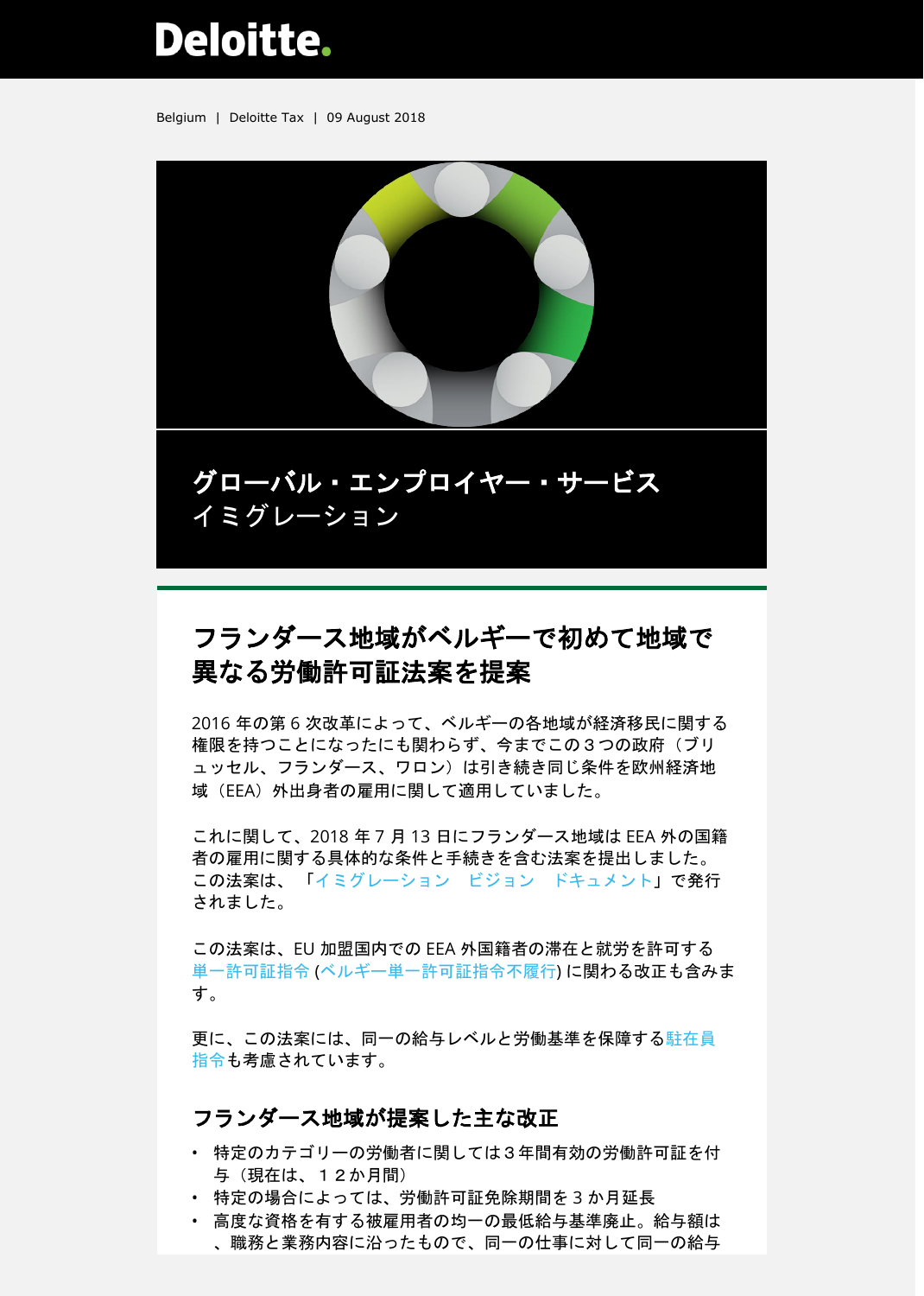が支払われる必要がある。フランダース政府は、目安になる職務別 給与レベルリストを作成する。

• 人員不足の職業に携わる者の労働許可証取得のための必須要件の削 減。フランダース政府は、人員不足の職業リストを、2年毎に改定 する。

#### この改正による影響

労働許可証の有効期限が 3 年に延長されることは、非常に前向きなこ とだと捉えられます。また、ようやく単一許可証、及び駐在員指令の 施行に向けた動きとなると言えます。

ただし、ベルギー全土における均一の制度がなくなるということは、 EEA 外国籍の雇用を非常に複雑にすることになり、地域を跨いで活動 を行う企業は、地域ごとの異なるルールに従うことになり、複雑な問 題に直面することが予想されます。

### 今後の進展と施行

このフランダース地域の提案は、承認を得るために評議会へ提出され ました。 この新しいフランダースのルールは、2019 年 1 月から施行 される見込みです。

他の2つの政府も単一許可証と駐在員指令の実行に関する法律を作成 中との連絡を受けていますが、現時点では、条件、及び手続きの面で どのような点がこのフランダースの法案と異なるかについては明確で はありません。

デロイトイミグレーション・社会保障チームは、この点に関してベル ギーの各地域とのコンタクトを引き続き行います。また、各地域の進 展に関する情報を記載するウェブサイトを設けます。

#### 連絡先

こちらのトピックに関するご質問やご要望は、下記までご連絡くださ い。

- Matthias Lommers、マティアス・ロメルス、 mlommers@deloitte.com, + 32 2 600 65 44
- Joke Braam、ヨーク・ブラーム、 jbraam@deloitte.com, +32 2 600 62 86
- 清島優里、 ykiyoshima@deloitte.com, +32 600 61 19

#### **[Deloitte Academy](https://www2.deloitte.com/be/en/pages/tax/events/deloitte-academy-belgium-deloitte-belgium/Tax-Deloitte-Academy-Deloitte-Belgium/Upcoming-Events-Tax-Deloitte-Academy-Belgium.html)**

**[Tax Tools and Publications](https://www2.deloitte.com/be/en/pages/tax/topics/Tax-tools-and-publications-Deloitte-Belgium-Tax.html)**